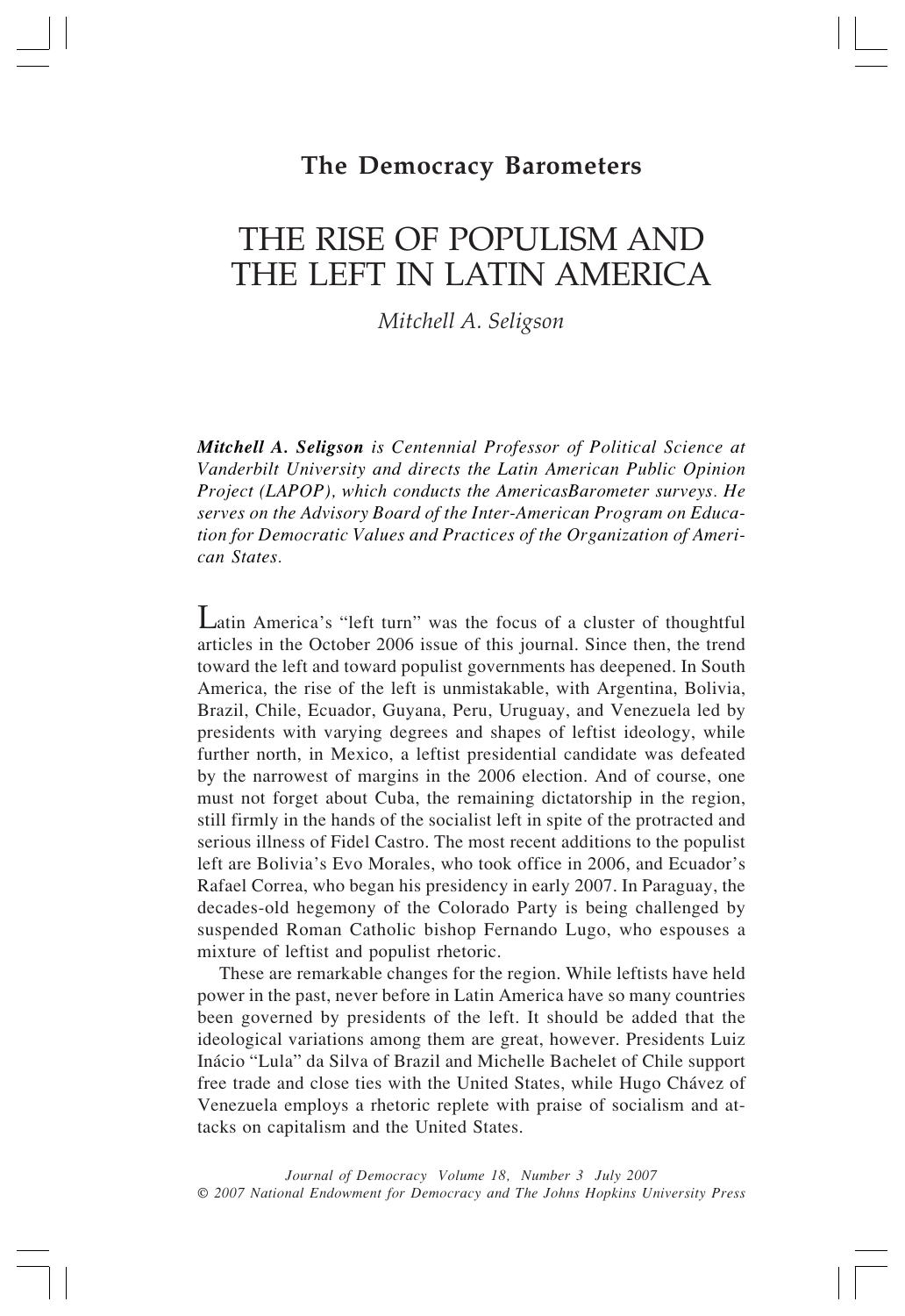Populist governments are also on the rise. Latin American populism comes in right-wing as well as left-wing forms, and has a history that reaches back to the 1930s. The term "populism" is sometimes confused merely with charismatic, personalistic leaders who appeal to a broad voter base that crosses class lines. Populism properly defined, however, must include a core belief that the institutions of classical liberal democracy, especially legislatures and courts, are anachronistic, inefficient, and inconsistent with the true expression of "the people's will" (or at least the populist officials' interpretation of it).<sup>1</sup> Populist leaders typically propose instead to "listen to the people" with the aim of personally carrying out their will while isolating "rejectionists" who would deny it. In practice, populism often can mean running roughshod over fundamental democratic guarantees of civil liberties, especially free expression and the right to due process.<sup>2</sup>

What are we to make of the rise of the left and the resurrection of populism? The first of the two phenomena almost certainly betokens the maturation of democracy in the region, as the polities of region adapt to the coming to power of the opposition via the ballot box without serious threat of military intervention. As such, these trends may add up to little more than one of those pendular swings of the voters' "mood" such as periodically occur in many established democracies. Alternatively and more ominously, the rise of populism and some varieties of leftist rule could represent a threat to democratic stability.

In order to take the full measure of the situation, investigating several key questions will be helpful. The first asks whether leftist political sympathies predominate in the region, and whether there is evidence of a shift to the left among the populace. A second would inquire as to whether Latin Americans support populism, meaning a style of governance that would do away with representative and judicial institutions in favor of concentrating power in the hands of the chief executive. Finally, it is worth investigating whether those who favor a leftist or a left-populist orientation are less supportive of democracy and more likely to favor some alternative system.

Answering these questions requires studying the beliefs and attitudes of Latin American<sup>3</sup> citizens across the region as well as examining how these beliefs have changed over time. Our ability to tap into the opinions of citizens worldwide has been greatly enhanced with the recent widespread expansion of crossnational surveys. The World Values Survey (WVS) is foremost among them, with the broadest coverage.<sup>4</sup> Unfortunately, outside the advanced industrial nations, coverage by region is spottier and in Latin America very limited. This gap can be filled, however, by regional surveys—a growing enterprise in the developing world. Many of these surveys use as their monikers variations on the name of the Eurobarometer, the grandfather of the genre, though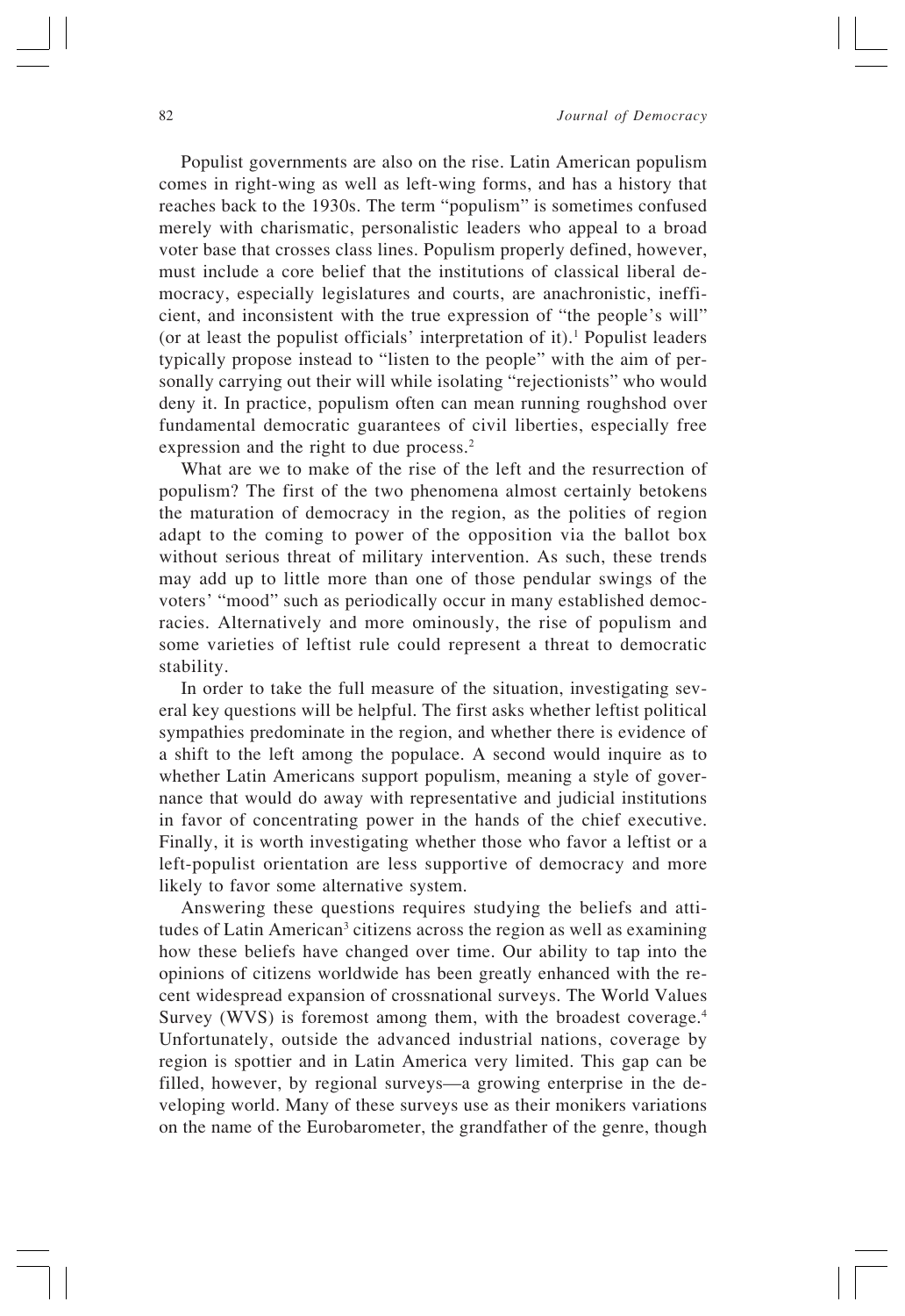problems of sample design and execution mean that the data are not necessarily of uniformly high quality.5

The fullest coverage of the Western Hemisphere comes from the AmericasBarometer, a survey periodically carried out by the Latin American Public Opinion Project (LAPOP) of Vanderbilt University and its consortium of more than twenty academic partner institutions, anchored at the Universidad de Costa Rica. The AmericasBarometer provides a rich—and indeed, the sole—source of data covering Latin America, the Caribbean, and North America.6 The AmericasBarometer's questionnaires and studies provide detailed coverage of democratic values and behaviors, and are publicly available at *www.lapopsurveys.org.* The data itself is available for free public online analysis at that same site; the raw data rests in selected university repositories, and can be acquired directly from LAPOP.

In 2006, the AmericasBarometer interviewed more than thirty-thousand people in nineteen countries, including all the countries in Central America, much of South America, key cases in the Caribbean, and North America.<sup>7</sup> The inclusion of the United States and Canada, the hemisphere's quintessential democracies, provides a unique baseline of comparison missing from most other efforts.

#### **A Threatening Trend?**

How far "left" are Latin American citizens, and are they trending in that direction overall? Surprisingly, it turns out that ideologically, Latin Americans are actually slightly to the *right* of most respondents worldwide. We are able to say this because for many years, beginning with the Eurobarometer and the early iterations of the WVS, public-opinion questionnaires around the world have included a 10-point left-right ideology scale, with a score of 1 selected by those who self-define themselves on the far left of the political spectrum, and a score of 10 by those who place themselves on the far right. The arithmetic midpoint on this scale would be 5.5, but since whole numbers are accepted as the only possible choices, focus-group studies show that respondents almost universally tend to view 5 as the neutral (neither left nor right) point on the scale.<sup>8</sup> Respondents in most countries cluster heavily near the center of the scale, although there are exceptions: The mean figure for Belarus in 1990 was 3.88, while that for Bangladesh in 2000 was 7.56. The average score for the world, however, was 5.56. This comes from pooled WVS data encompassing more than 267,000 interviews across 84 countries and spanning the years from 1981 to 2004. This indicates a slight leaning to the right worldwide.<sup>9</sup> Unfortunately, the WVS's coverage of Latin America and the Caribbean has been limited, but the four countries included in the most recent (2000–2001) round yield the following average values: Chile, 5.22; Mexico, 6.55; Peru, 5.69; and Venezuela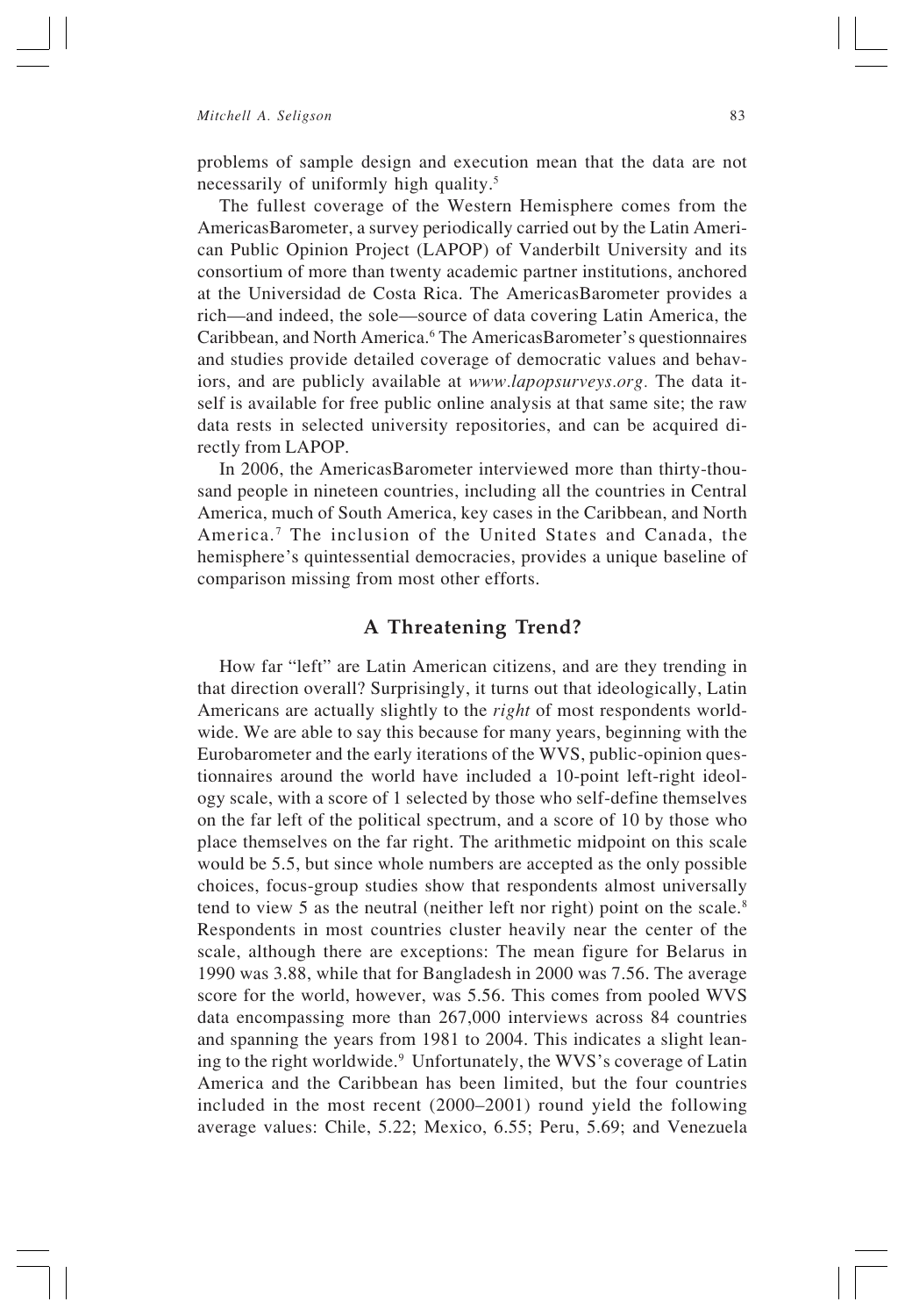6.32. In sum, both worldwide and in the limited set of Latin American countries studied via the WVS, opinion skews just slightly to the right of center.

The AmericasBarometer data for 2006 reveal a regional average of 5.77, which places Latin America slightly to the right of the 5.56 world average.10 The 2004 figure for the Latin American countries that were included in both the 2004 and 2006 rounds was 6.17, however, so it appears that there has been a recent shift to the left. Averages can, of course, be deceiving, but in this case they are not. Looking at countries that can be compared directly in the 2004 and 2006 AmericasBarometer rounds all but two of them moved to the left, and of the ones that did not, only one experienced a statistically significant shift to the right. Thus, the slight "shift to the left" has indeed occurred, and the trend is regionwide, but the magnitude of the shift is small and the center of gravity remains somewhat to the right. Moreover, longer-term trend data would need to be examined before we could be confident about the existence of any secular long-term trend.

For ideology to matter, it must translate into behavior—such as voting for candidates who espouse leftist or righist positions—which is consistent with this or that ideological orientation. Since the AmericasBarometer includes questions not only on ideology but on party preference as well, we can analyze the relationship between those two and then go farther by examining election results as they relate to social class, employment, and other factors that might form the substance of various "cleavages" within a given society. What emerges is that ideological dispositions along the classic left-right continuum do indeed have a meaningful impact on partisan orientations for many Latin Americans, but national contexts matter a great deal.

In some countries, for instance, parties (and voters) split sharply into leftist and rightist camps, while in other places parties are hard to tell apart as far as ideological preferences go. Finding left-versus-right differences among the major Costa Rican parties is nearly impossible, while Nicaragua's and especially El Salvador's respective party scenes display sharp ideological splits. In Figures 1 and 2, the mean ideology score of those who supported particular presidential candidates are indicated with a small circle, and the 95 percent confidence interval around that mean is shown by a horizontally placed "I," such that the larger the number of respondents who selected that candidate in the survey, the narrower the confidence interval.

In Costa Rica, the average ideology score on the left-right scale in 2006 was 5.9, and as can be seen in Figure 1, all the candidates who received significant numbers of votes in the election that year fell very close to that mean. The greatest deviation was only 0.6 of a point, and that was for voters supporting the Libertarian Party, which is at the very fringe of the Costa Rican political spectrum. The traditional right-of-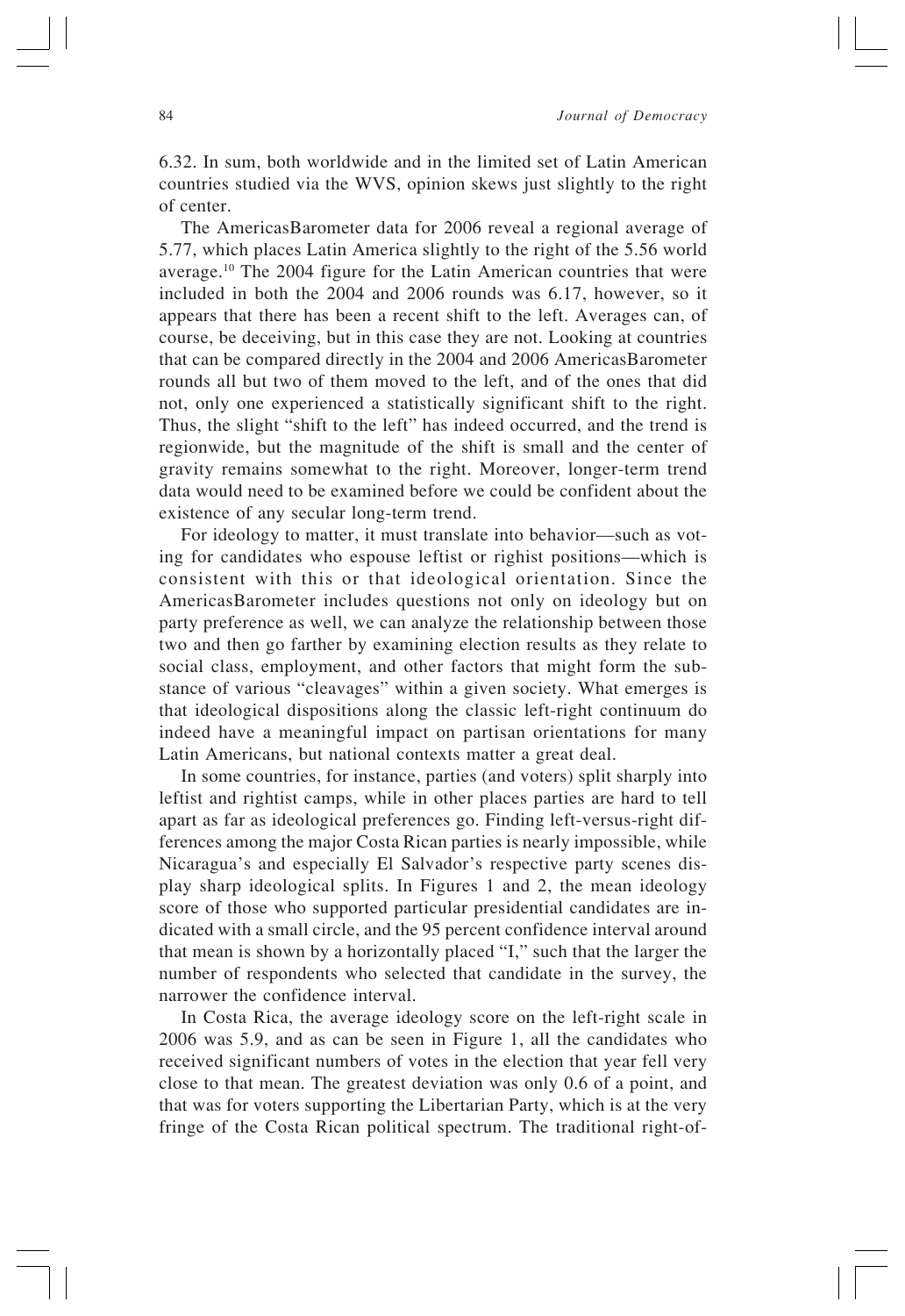

#### **FIGURE 1—IDEOLOGICAL DISPOSITION AND PRESIDENTIAL VOTE CHOICE: COSTA RICA**

Horizontal lines indicate 95 percent confidence intervals. Source: AmericasBarometer by LAPOP.

center Social Christian Unity Party (PUSC), which saw its electoral support collapse in 2006 amid scandals involving two former presidents, coincides directly with the national ideological mean. Interestingly, supporters of the traditionally left-of-center National Liberation Party (PLN) averaged 6.3, slightly to the *right* of the national mean. These findings dramatically illustrate the electoral realignment taking place in that country but speak even more directly to the very narrow range of ideological difference in Latin America's oldest and most stable democracy. Even though the electoral scene has been marked by declining voter participation and evidence of declining support for the sys $tem$ ,<sup>11</sup> Costa Rica remains at the top of all the countries in the region in terms of political legitimacy, and, as these results show, the ideological disagreements are very limited.

As noted above, Costa Rica's Central American neighbors Nicaragua and El Salvador present considerably more polarized pictures (see Figure 2). In the former country, those who supported Sandinista leader Daniel Ortega—who in late 2006 won back the presidential office from which the voters had ejected him in 1990—are predictably a fair distance to the left of their fellow citizens who supported President Enrique Bolaños (r. 2002–2007) of the Constitutionalist Liberal Party (PLC). More importantly, the left-right ideological gap is far wider in Nicaragua than it is in Costa Rica—which one would expect to be the case if one holds, as we do, that ideology still matters. In El Salvador, the ideological chasm is much broader still. There, supporters of the 2004 presidential candidacy of Schafik Hándal (d. 2006) of the Farabundo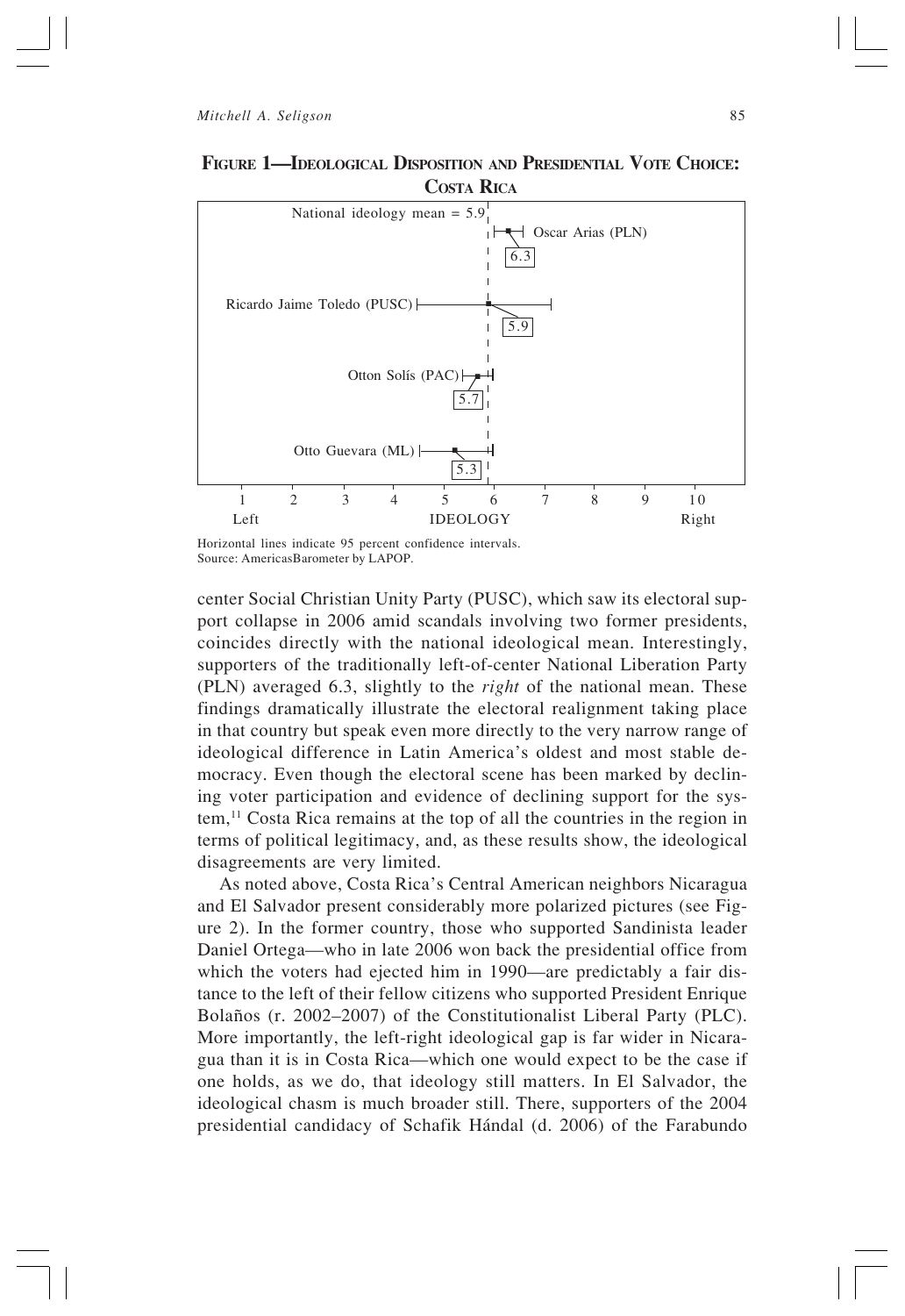### **FIGURE 2—IDEOLOGICAL DISPOSITION AND PRESIDENTIAL VOTE CHOICE: NICARAGUA AND EL SALVADOR**



Horizontal lines indicate 95 percent confidence intervals. Source: AmericasBarometer by LAPOP.

Martí National Liberation Front (FMLN)—the leftist party that emerged from the guerrilla forces of the 1980–92 civil war—averaged a 3.3 as compared to the 7.5 ideology score registered by backers of Antonio Saca, the candidate of the rightist ARENA party that has won the presidency in every election since democracy was restored to that country.

Ideological cleavages also stand out in Chile, where Socialist Party candidate Michelle Bachelet won the presidency in a January 2006 runoff by attracting voters who were closest to the national ideological mean (see Figure 3). Far to her left was Tomás Hirsch, who espoused a more radical program during the campaign but won only a small vote share (which explains the wide confidence interval around the mean of the survey respondents who say that they voted for Hirsch's party). The rightist candidate, Joaquín Lavin, attracted voters who were ideologically furthest to the right, while the center-right Sebastián Piñera, whom Bachelet beat in the runoff, had the backing of voters whom the AmericasBarometer data show as closer to the center than Lavin's. In short, Chile's voters in 2005–2006 held ideological preferences that mapped perfectly onto the spectrum of candidates from which the electorate had to choose.

Three key conclusions emerge from this review of ideology in Latin America. First, even as the region puts more "leftists" into presidential palaces, the median voter remains slightly to the right of world opinion (which itself is slightly right of center). Second, within the "slightly rightist" orientation that predominates among Latin Americans, voters have clearly moved somewhat toward the left even during the brief span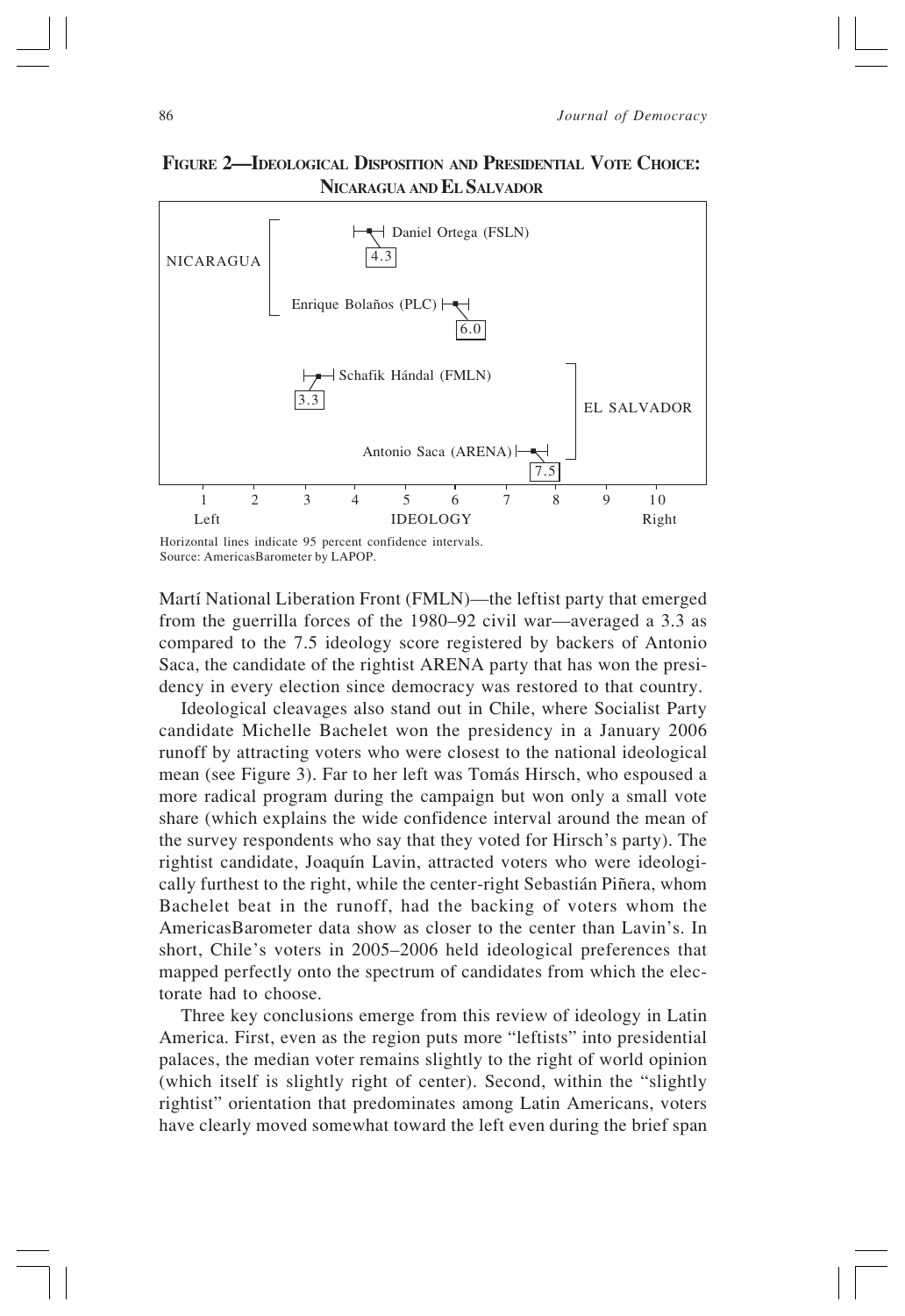

**FIGURE 3—IDEOLOGICAL DISPOSITION AND PRESIDENTIAL VOTE CHOICE: CHILE**

Horizontal lines indicate 95 percent confidence intervals. Source: AmericasBarometer by LAPOP.

from 2004 to 2006. Third, the role of ideology in defining the electorate varies sharply from one country to another. In some cases, voters (and thus viable candidates) cluster heavily in the center while in other countries, vast ideological chasms separate voters, who in turn align behind candidates spanning the left-right spectrum. In short, the end of the Cold War has not meant any "end of ideology" (to borrow Daniel Bell's famous phrase) for Latin America.

#### **The Shift to the Left and Democratic Values**

Beyond the ballot box, the AmericasBarometer data show that ideology is relevant to the far deeper question of support for democracy. According to the survey, it is generally the case that people who selfdefine as more leftist also tend to view their political systems as less legitimate, and are less likely to favor democracy as a political system. A frequently used approach to measure democratic support in many contemporary democracy surveys is drawn from the work in postcommunist Europe of William Mishler and Richard Rose. The item has become known as the "Winston Churchill question," after that statesman's famous remark about democracy being the worst system of government except for all the other forms that have been tried from time to time. The survey measures agreement or disagreement with this statement: "Even though democracy has many problems, it is better than any other form of government."<sup>12</sup>

Another key dimension in democratic support is legitimacy, as de-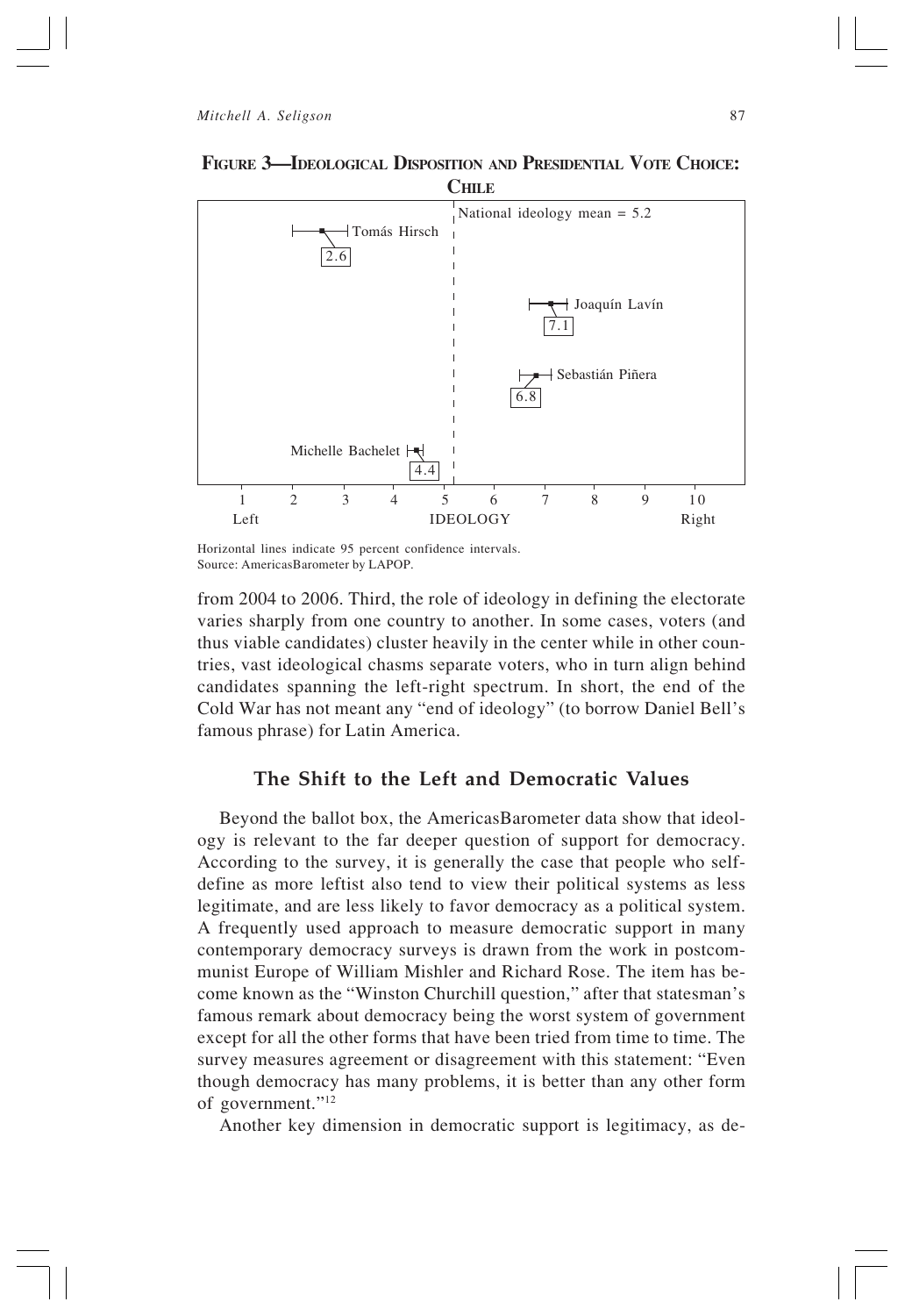fined in the classic works of Seymour Martin Lipset and David Easton.<sup>13</sup> The AmericasBarometer uses a 10-point scale to measure the Churchill item, and a five-variable composite index (each of the five variables is measured on a 7-point scale) to measure legitimacy, thus avoiding the way that other research uses yes-or-no or 4- or 5-point scales—crude gauges ill-suited to capturing subtle but significant variations of opinion among citizens. As shown in Figure 4, the further ideology trends to the left in Latin America as a whole, the lower will tend to be both belief in the Churchillian view of democracy as the best system possible *and* belief in the legitimacy of the actually existing political system. This is a disturbing finding, especially in light of the findings reported above that a leftward trend is running and that ideology makes a difference in how voters view candidates. For the region as a whole, the finding that citizens of the Americas who line up on the left are less likely to prefer democracy than those on the right suggest that the movement to the left adds up to a move away from democracy, while the measurements taken using the legitimacy scale suggest that the left questions the authority of the regime to govern. Important exceptions are Chile and Bolivia, where it is the left that expresses higher support for democracy on the Churchill item.

With these worrying trends in mind, a search of the AmericasBarometer data for additional evidence points to a less democratic left in many, but not all countries of the Western Hemisphere. For example, respondents were asked: "There are people who say that what we need is a strong leader who does not have to be elected via the ballot. Others say that even though things don't work, electoral democracy, that is, the popular vote, is always the best." Only in Chile and Guatemala did respondents whose answers qualified them as left-of-center predominantly support electoral democracy and reject a strong leader. Everywhere else, it was rightists who were more likely than not to favor electoral democracy (it should be added that in several countries the difference between leftist and rightist respondents was not statistically significant).

Similarly, probes of political tolerance reveal that in most countries—Chile, Guatemala, and Mexico are exceptions—left-wing respondents are no more tolerant than their rightist fellow citizens. Interestingly, in prior studies of Latin America that LAPOP has conducted, leftists have often been found to be more tolerant than rightists. The questions used to measure tolerance have centered on the willingness of respondents to grant to opposition minorities basic civil liberties, such as the rights to vote, run for office, protest, and speak freely. It may well be that with the left now in power across much of region, leftwingers have become *less* tolerant of the now mostly out-of-office right. Testing such a hypothesis, however, would be a task well beyond the scope of this brief essay.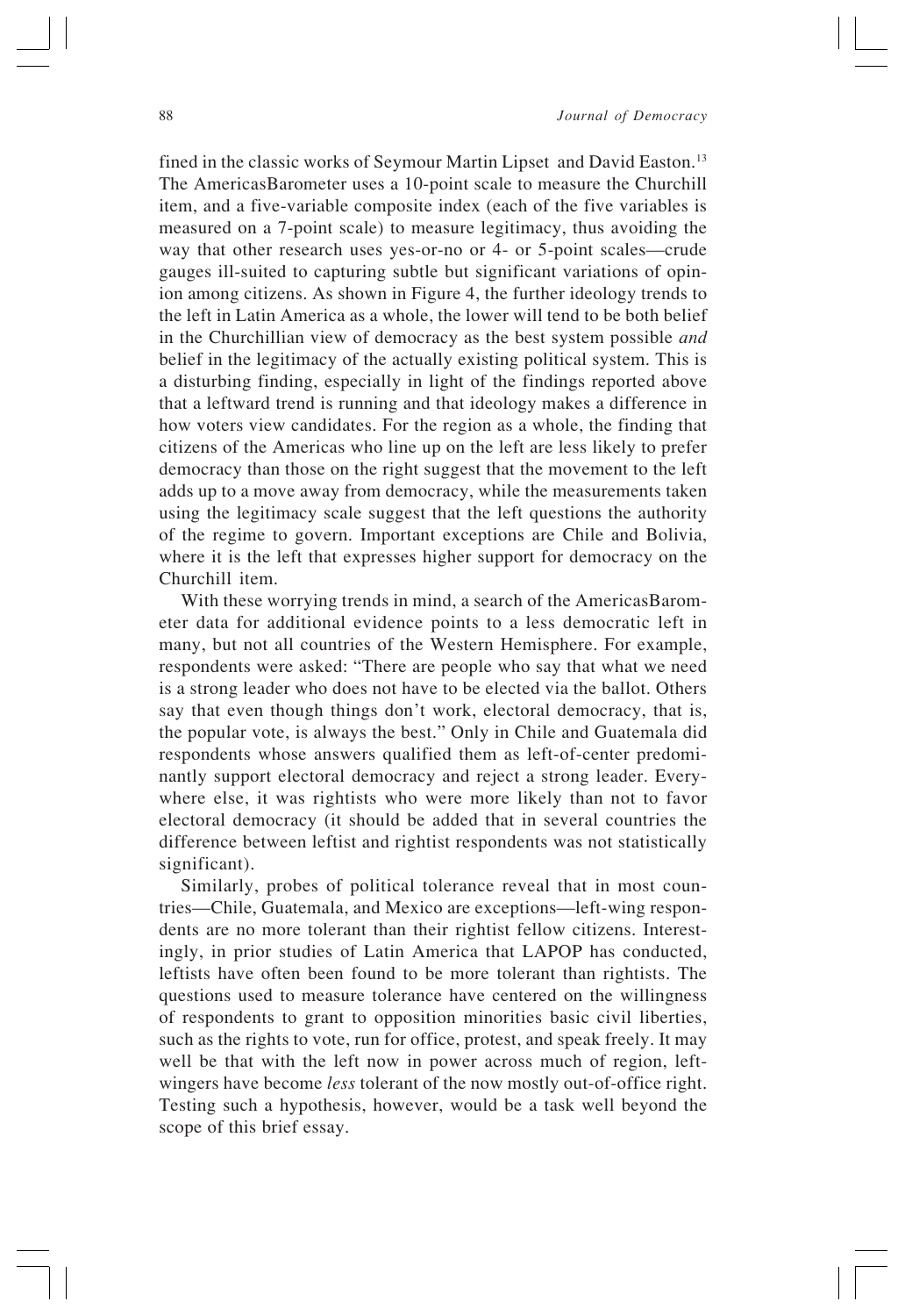



Is there evidence that citizens of Latin America would prefer populist-style governments rather than liberal democracies? As already noted, populism has many and varied meanings, but the current interest in it is directly linked to the growing South American trend to make constitutional changes, often through constitutional conventions or constituent assemblies, that focus power in executive hands while weakening judges and legislators. The most dramatic example is Venezuela under Hugo Chávez, but similar patterns are observable in Bolivia, Ecuador, and elsewhere. Do the surveys provide hard evidence that a preference for populism over liberal democracy is afoot?

Nearly all surveys of Latin America have found that citizens hold their national legislatures and judiciaries in low regard. The AmericasBarometer data confirm that picture. Respondents are read a long list of institutions and asked how much they trust each one. When we convert the numbers arrayed along the AmericasBarometer's 1-to-7 scale to a more intuitively comprehensible 0-to-100 scale, the church scores at the top, with a mean trust score of 69 out of a possible 100 across the region as a whole. At the very nadir of public trust sit political parties, whose collective score of 35 is half what the church averages. The justice system averages 43, the legislature and supreme court score a 44, and law-enforcement agencies notch a 46. Of all the state institutions about which the surveys ask, only the armed forces—which garner a score of 60—manage to climb above 50 on the 0-to-100 trust scale. All the key representative institutions of liberal democracy languish in the negative (below-50) zone—a clear token of the public's lack of confidence in them.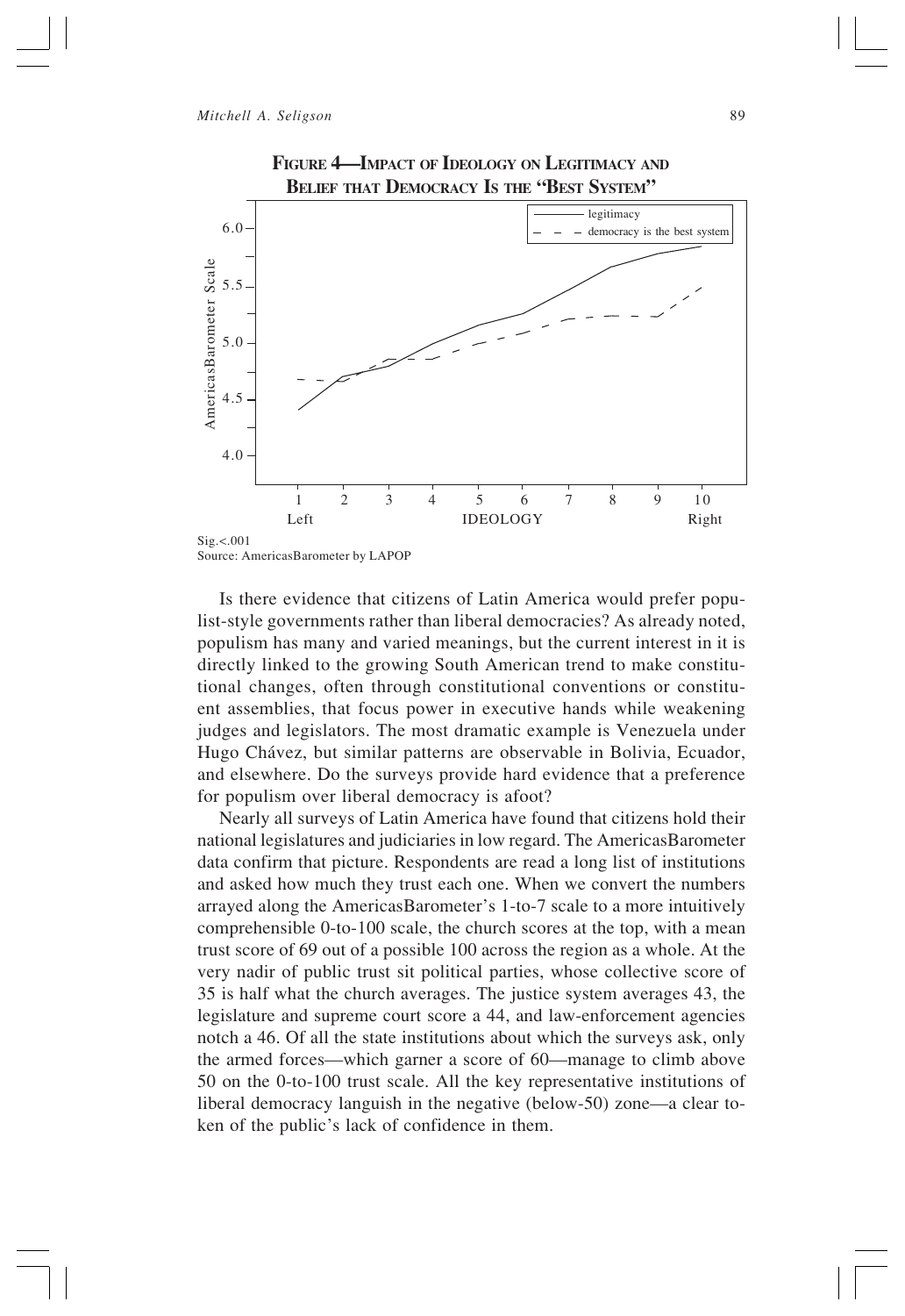How low are these scores? The WVS uses a different metric, scoring trust in these institutions along a mere 1-to-4 scale. Yet an examination of the WVS rank-ordering shows that the lowest average trust score across all countries worldwide belongs to political parties, with the legislature and then the justice system the next least-trusted institutions. Across the globe, as in Latin America, the military is the most trusted state institution of all, and no state institution enjoys the level of trust that religious institutions do. In this sense, Latin America conforms precisely to the international pattern.

To obtain a more nuanced look, it is instructive to compare the Latin American results with identically worded and scaled questions and answers drawn from AmericasBarometer research done in the United States and Canada. Although confidence in parties is low in both Canada (49.1) and the United States (42.9), the Canadian score is the Hemisphere's highest, while the U.S. score ranks fourth from the top. In only one other country do parties average a trust score that exceeds 40, while in Paraguay and Ecuador the figures are below 30. When it comes to the supreme court, the gap with Latin America is greater. The highest courts of Canada and the United States score a 71.3 and a 67.1, respectively, while throughout Latin America and the Caribbean no court scores above 60, and half of them score below 50. The least trusted high courts are found in Ecuador (24.7), Paraguay (30.2), and Haiti (31.4). When it comes to public trust in the justice system as a whole, the pattern is the same: The United States and Canada are the only countries where the score is above 60. The Hemisphere's least-trusted justice systems belong to Ecuador (28.0), Paraguay (31.0), and Peru (32.6). Costa Rica, Latin America's oldest established democracy, comes closest to the United States and Canada with a score of 52.9.

With citizens placing so little trust in the traditional institutions of liberal democracy, one might expect to find the urge to jettison them running high along with a spring tide of populist sentiment. Yet this is not entirely what the survey evidence shows. Support for parties may be low, but when the 2006 AmericasBarometer asked: "In your opinion, can there be democracy without political parties?" only 44 percent regionwide agreed. (Outliers included Ecuador and Haiti, where 50.5 and 62.2 percent, respectively, agreed that there can be democracy without parties.) In most countries, a majority rejects the notion that there can be democracy without parties, yet a strong minority accepts the idea. It is hard to say whether this is good news or bad unless we dig deeper in search of a better way to interpret what these findings say about Latin Americans' willingness to accept populist rule.

To gain further insight into the appeal of populism, LAPOP developed a new set of items for the 2006 AmericasBarometer. These questions were designed specifically to gauge citizens' willingness to push aside parties, legislatures, and courts in order to hand power to the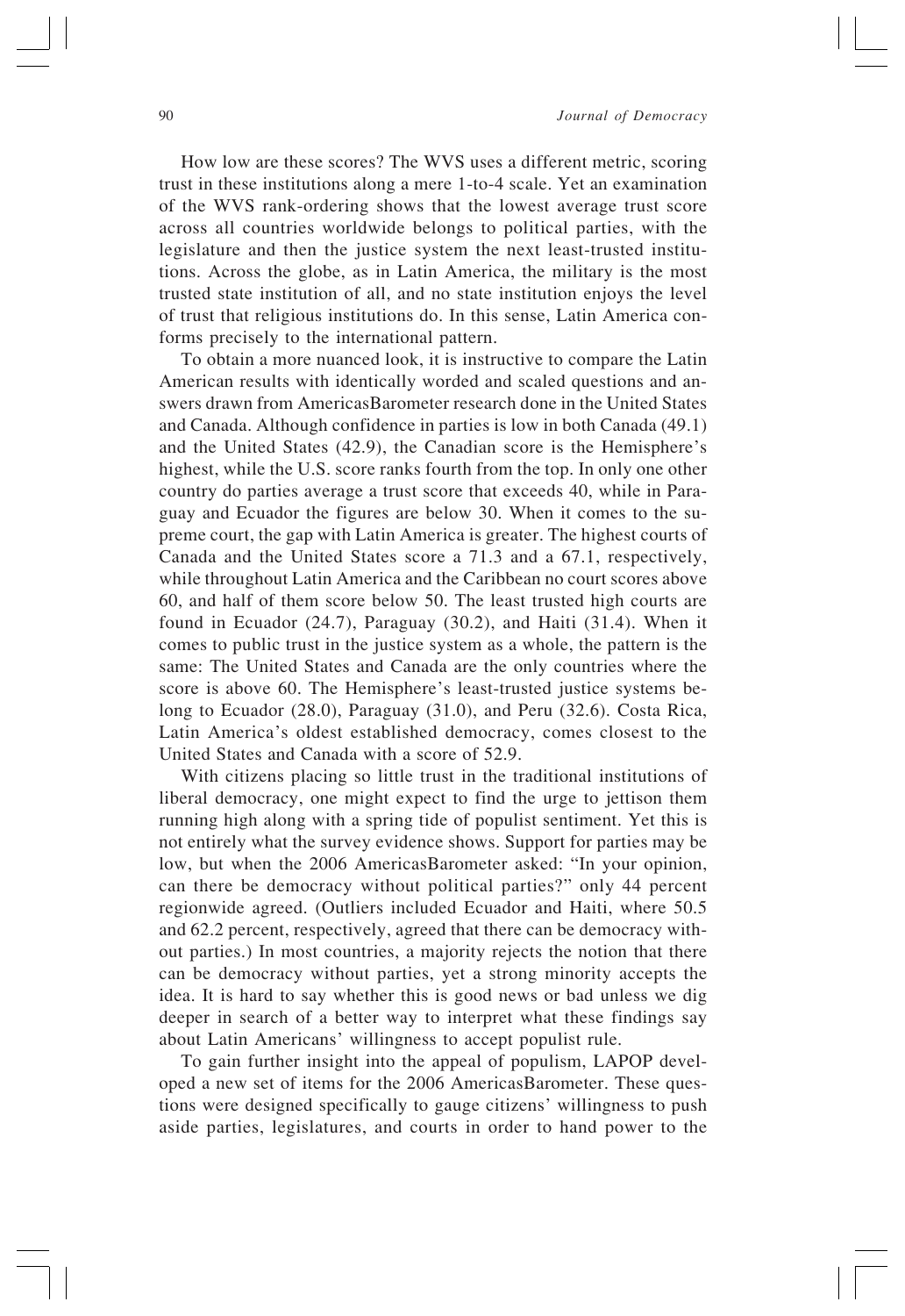executive. The LAPOP consortium built five items that formed a single dimension (using factor analysis) when the data were analyzed. One item, for example, read: "With which of these two opinions do you agree more: 1) For the progress of the country, it is necessary that our

*Even when we control for wealth and education, the* **younger** *the age of the respondent, the more likely he or she will be to support populist measures at the expense of liberal democracy.*

presidents limit the voice and vote of the opposition parties; 2) There is no reason that would justify that our presidents limit the voice and vote of the opposition parties, even if they hold back the progress of the country."

The experts from LAPOP also created an overall scale to measure "support for populism." According to this gauge, more than a third (36.3 percent) of all respondents refused to accept any populist measure, and only 15.2 percent of the respondents would support more than two of the five populist measures. Yet nearly half

(48.4 percent) of the respondents in the pooled data set were willing to accept two of the five measures, and almost two-thirds (63.7 percent) were willing to accept at least one such measure. By this reckoning, then, while only a small minority of citizens in Latin America and the Caribbean favor a wide variety of measures to strengthen the presidency at the expense of representative, liberal-democratic institutions, a substantial majority would accept at least one sharp cutback in the separation of powers.

What of the minority that rejects liberal democracy? In democracies, minorities can be important, especially if they assert their preferences with great intensity or are concentrated in a homogeneous sector of the population. Under certain sets of election rules, for example, mobilized minorities with a unified position can achieve victory when the opposition is divided. Minorities also can carry great weight in the street, should they decide to embark upon demonstrations, civil disobedience, or terrorism. It is important to know, therefore, where minority support for populist rule is strongest in Latin America. Seymour Martin Lipset's classic work on "working-class authoritarianism" finds support in the contemporary data from the region. A regression analysis on the pooled data finds that populist sentiment is significantly higher among the poorer and less educated (see Figures 5 and 6).<sup>14</sup>

A surprising finding, however, is that even when we control for wealth and education, the *younger* the age of the respondent, the more likely he or she will be to support populist measures at the expense of liberal democracy and its guarantees of rights and freedoms. The surprise flows from the old and widespread assumption that older people are "set in their ways" and therefore more likely to support a government that puts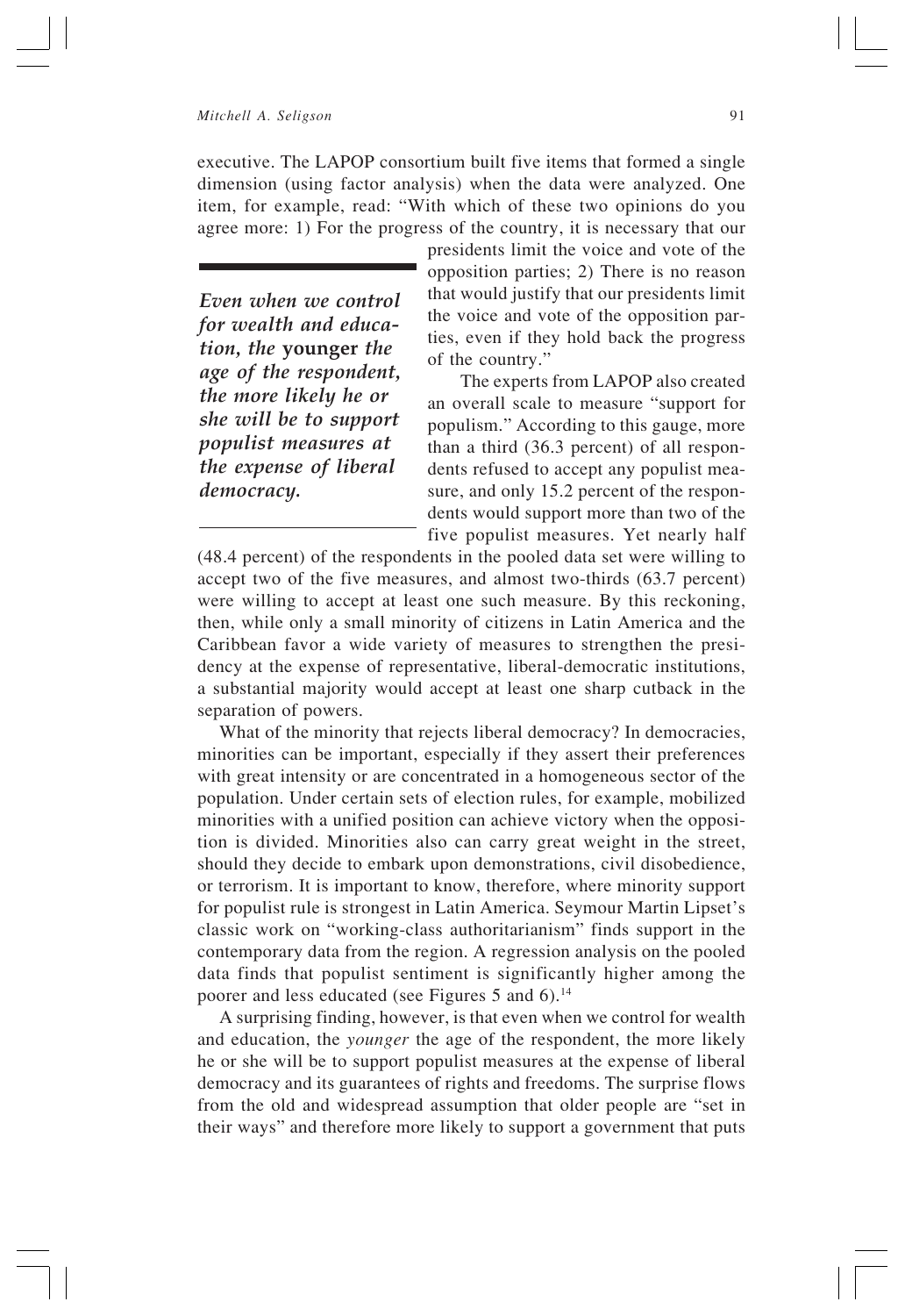

**FIGURE 5—IMPACT OF EDUCATION ON SUPPORT FOR POPULISM**

limits on dissent. Fully explaining what draws today's Latin American youth to populism will require more analysis, but one plausible hypothesis posits that many older citizens of the region, having lived through the military dictatorships of the 1970s, are "immunized" against populist-authoritarian appeals in ways that younger citizens simply are not. The young know only the disappointments of the current democratic period, when economic growth across much of Latin America has been less robust than expected, and worse, has largely failed to reach the poor. Moreover, it may well be that older citizens are more jaded in general, having seen politicians of all stripes come and go, and therefore less willing to rally behind the latest political "flavor of the month." Perhaps it is not surprising, therefore, that Chile and Haiti—which have seen such political extremes in the last several decades—are the two countries where the older one is, the more likely one is to reject populism. Across the region as a whole, however, the results regarding age and populism should be seen as sobering. For they suggest that as the young people of today become tomorrow's electoral majorities, populism's appeal against the many checks, balances, rules, and frustrations of liberal democracy will only grow.15

The AmericasBarometer data point to some overall trends that merit careful attention. The ideological center of gravity in Latin America is, by world standards, slightly to the right, yet attitudes are moving to the left. Ideological cleavages in Latin America, long after the Cold War's end, still line up along a distinct left-right dimension, and voters support parties consistent with their ideological orientations. The gap between left and right is very narrow, however, in some countries (Costa Rica) but strikingly wide in other countries (Chile, El Salvador, and Nicaragua).

Sig.<.001 Source: AmericasBarometer by LAPOP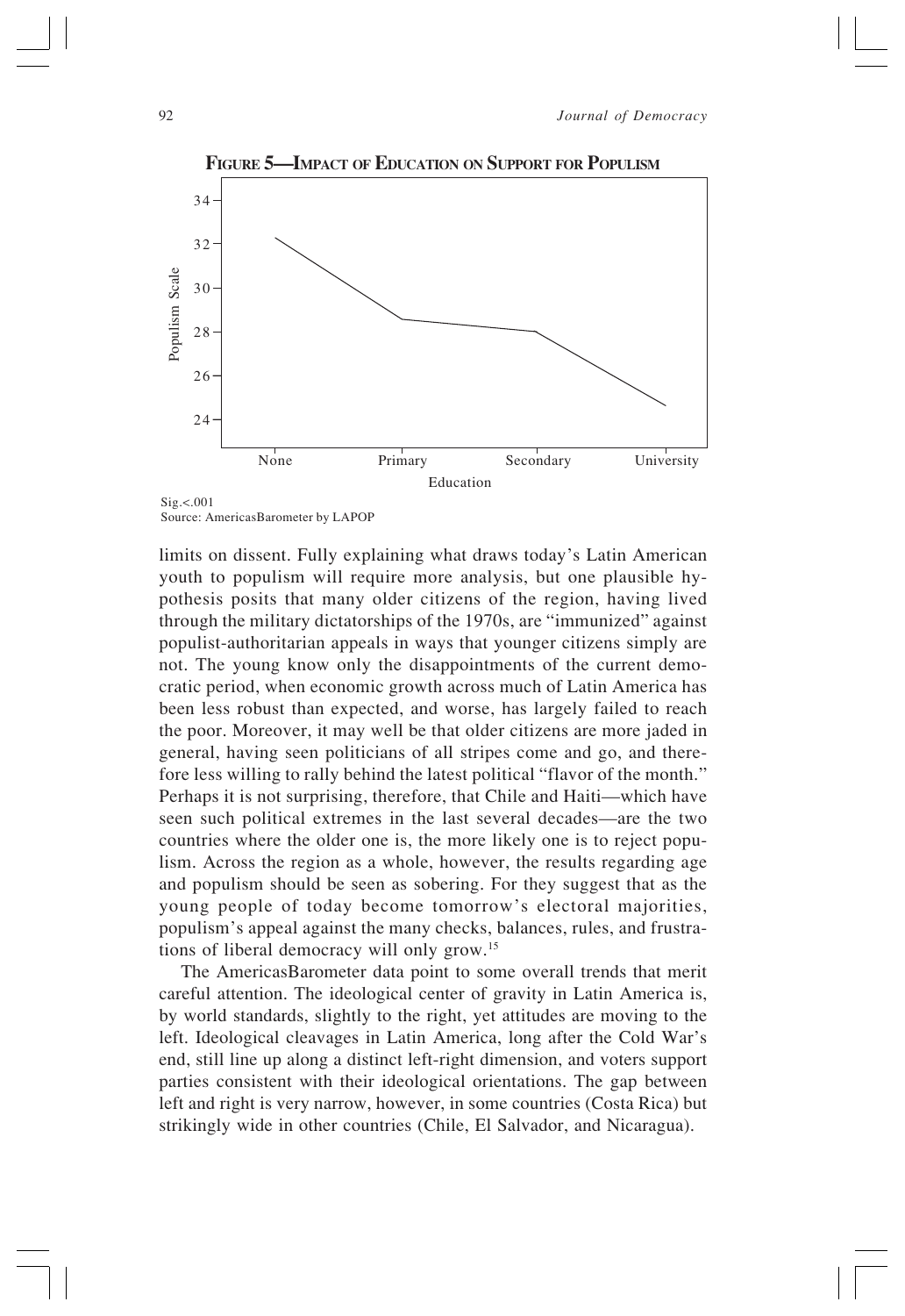

Source: AmericasBarometer by LAPOP

Being on the left in Latin America has implications beyond the ballot box. For the region as a whole, those on the left are less likely to believe that their country's political system is legitimate, and are less likely to believe that despite all its flaws, democracy is still the best available form of government. Moreover, in most countries, the left is more likely to support strong leaders who offer weak support or even hostility to the checks, balances, and procedures that mark liberal democracy. A second and related trend is the rise of populist figures and governments, especially in South America. This trend emerges, no doubt, in part from the very low level of trust that many citizens place in key institutions of liberal democracy—especially parties, the courts, and the legislature. In some countries, such as Ecuador, trust in these institutions is abysmally low. This should come as no surprise given the events in Ecuador over the past decade, in which a succession of democratically elected presidents were forced by the legislature to leave office early even as the executive branch eviscerated the independence of the country's judiciary.

While demand for across-the-board measures that would add up to dictatorial rule is still very much a minority sentiment across the region as a whole, close to two-thirds of respondents would even now accept at least some sharp reduction in the institutional autonomy of the courts, the legislature, and opposition parties. Support for measures that would result in what Larry Diamond calls a "hollowing-out" of democracy<sup>16</sup> is moreover closely associated across the region with the poverty, lack of schooling, and youth of respondents. On the other hand, it is hard to underestimate the importance of the fact that Latin Americans now have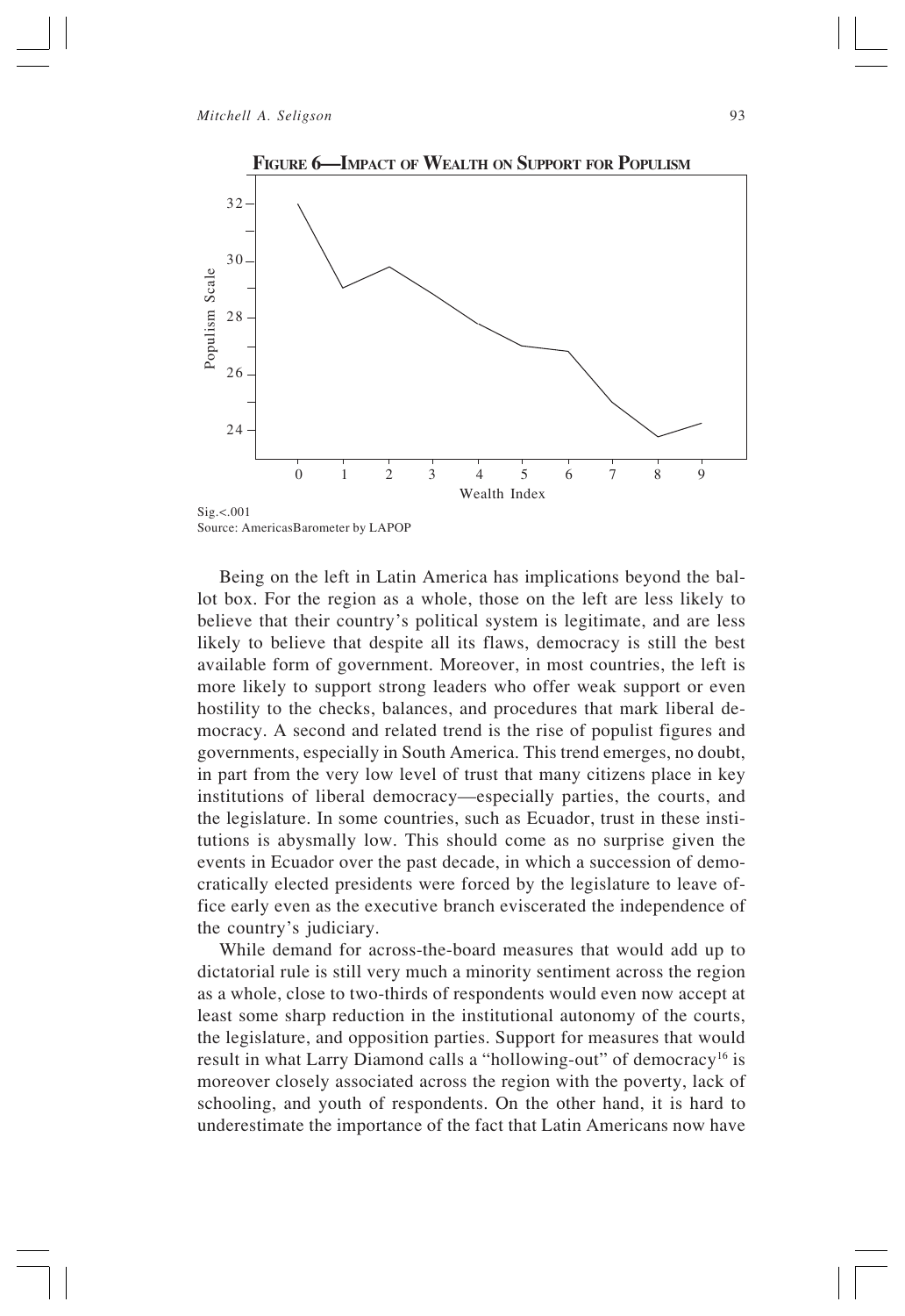genuine choices of party and ideology that can be expressed in free and fair elections, so not all trends are negative. But the negative trends are real enough, and their potential effect on democratic stability in the region remains to be seen.

#### **NOTES**

I thank Kirk and Darren Hawkins, José Miguel Cruz, María Fernand Boidi, and John Booth for their suggestions and comments on an earlier draft of this essay.

1. Kurt Weyland defines populism as: "a political strategy through which a personalistic leader seeks or exercises government power based on direct, unmediated uninstitutionalized support from large numbers of mostly unorganized followers. This direct, quasi-personal relationship bypasses established intermediary organizations or deinstitutionalizes and subordinates them to the leader's personal will." Kurt Weyland, "Clarifying a Contested Concept: Populism in the Study of Latin American Politics," *Comparative Politics* 34 (October 2001): 14.

2. Among the classic works exploring the elements of the populist tradition are Michael L. Conniff, ed., *Populism in Latin America* (Tuscaloosa: University of Alabama Press, 1999); and J.M. Malloy, *Authoritarianism and Corporatism in Latin America* (Pittsburgh: University of Pittsburgh Press, 1977). For more recent view, see Kenneth M. Roberts, *Changing Course: Parties, Populism, and Political Representation in Latin America's Neoliberal Era* (Cambridge: Cambridge University Press, forthcoming).

3. The AmericasBarometer covers Latin America plus four Caribbean countries and the United States and Canada. In this article, when the term "Latin America" is used, it includes the Caribbean as well.

4. Ronald Inglehart et al., *Human Beliefs and Values: A Cross-Cultural Sourcebook Based on the 1999–2002 Values Surveys* (Mexico City: Siglo XXI, 2003), 200.

5. Some regional surveys present a mix of national samples and urban samples, while others limit themselves to the official national language, excluding significant linguistic minorities; since intranational variation on many opinion and behavior variables is often wider than international variation, direct comparisons of samples with sharply varying coverage can be seriously misleading. See Mitchell A. Seligson, "Improving the Quality of Survey Research in Democratizing Countries," *PS: Political Science and Politics,* January 2005, 51–56.

6. The countries were stratified into a small number of geographical regions (usually numbering four to six). Within each region, moreover, the samples were substratified into urban or rural zones. Questionnaires translated into widely spoken indigenous languages, such as Quechua and Aymara in Bolivia, and three Mayan languages in Guatemala were used where appropriate in each country.

7. As in the case of the AfroBarometer and the World Values Survey, careful survey work covering a wide array of countries is often practically impossible to accomplish within a single year. Additional countries are being added to the AmericasBarometer in 2007, but the data for those countries will become available only after this essay goes to press. Experts from participating countries met in Costa Rica in May 2006 to agree on a standardized core questionnaire, after which each country's delegation was free to add items related to specific issues relevant to their home country or to specific interests of the researchers. For the training manual and questionnaires, visit *www.lapopsurveys.org.*